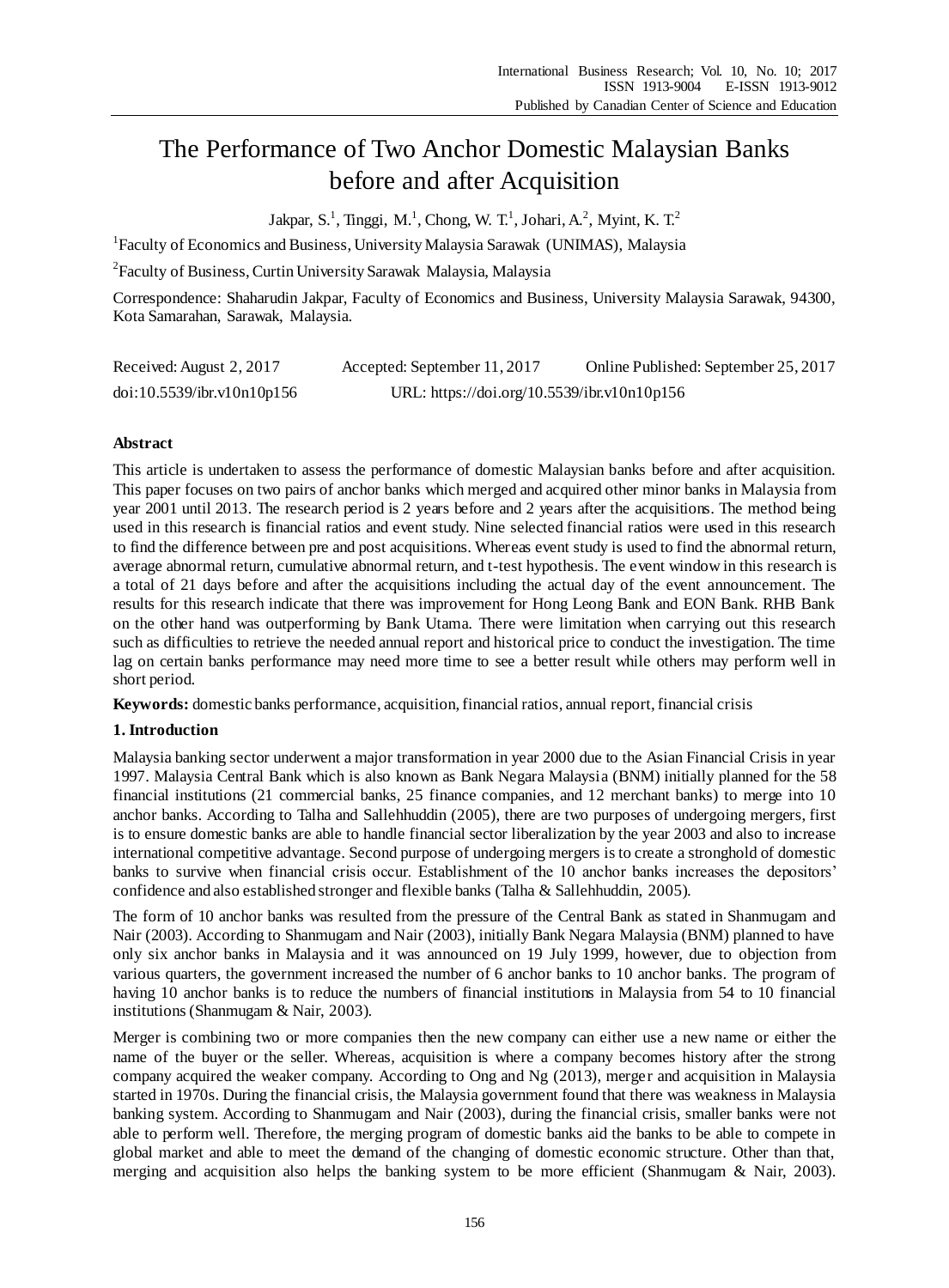According to Sufian and Habibullah (2009), BNM supports mergers between domestic banks. One of the examples is during year 1994 where two-tier banking system was first introduced. The 2-tier system promotes mergers among domestic banks and also it allows the higher capitalized banks with tier-1 status to provide various ranges of financial products and services. However, the results were not that satisfying as there were only few mergers taking place at that moment in order to obtain tier-1 banking group benefits, whereas the smaller banks increases their capital to move from 2-tier to 1-tier banking group status (Sufian & Habibullah, 2009).

According to Said, Nor, Low, and Rahman (2008), the process of getting Malaysia domestic banks to merged together were not going smoothly as the shareholders were protective over their own interests. This issue leads the smaller commercial banks and financial institutions into great distress as the program of mergers was first introduced to tackle the non-performing loans problem faced by smaller commercial banks and financial institutions during the financial crisis. In order to maintain a stable financial system, BNM came up with an emergency plan that is to decrease the number of commercial banks to 34 in year 1997. However, between year 1997 and 1998, Malaysia banking system faced with another disaster. At that moment, BNM decided to form 10 anchor banking group and the main 10 anchor banks are Malayan Banking Berhad (Maybank), Bumiputra-Commerce Bank Berhad, RHB Bank Berhad, Public Bank Berhad, Arab-Malaysian Bank Berhad, Hong Leong Bank Berhad, Perwira Affin Bank Berhad, Multi-purpose Bank Berhad, EON Bank Berhad, and Southern Bank Berhad (Said et al., 2008).

Merger and acquisition in Malaysia banking sector steadily increased over the year 2000 (Ong and Ng, 2013). Though there are 10 anchor banks in Malaysia, slowly in year 2006, 10 anchor banks became nine anchor banks as Southern Bank Berhad was acquired by CIMB Berhad in year 2006. In order for more merger and acquisition activities, the government grants the permission to have stamp duty exemption and real estate gain tax. According to Ong and Ng (2013), though Malaysia government supports the activity of mergers and acquisitions between domestic banks, there is still no solid proof whether are they on the right track. Terjesen (2009) as cited in Ong and Ng (2013) found that most findings from previous researchers on mergers and acquisitions is the ability to decrease operating expenses, increase in market share and obtaining more competitive advantages.

From nine anchor banks, it turns out that EON Bank Berhad was acquired by Hong Leong Bank Berhad in October 2011 which makes it only 8 anchor banks left in year 2011 (Ong & Ng, 2013). Two tables are shown as follow concerning the mergers and acquisitions (M&A) activities going on throughout the year Malaysia started the activity. Table 1 represents the number of bank in Malaysia being merged and acquired over the years since 1980s until year 2011.

|                                       | Year                                                                  | Number of banks |
|---------------------------------------|-----------------------------------------------------------------------|-----------------|
|                                       |                                                                       |                 |
| Before Economic Recession in mid-1980 |                                                                       |                 |
|                                       | 1980                                                                  | 80 banks        |
| After Economic Recession in mid-1980  |                                                                       |                 |
|                                       | 1990                                                                  | 79 banks        |
| After Asian Financial Crisis          |                                                                       |                 |
|                                       | 1997                                                                  | 73 banks        |
|                                       | 1999                                                                  | 54 banks        |
|                                       | After Central Bank proposed major restructuring plan in February 2000 |                 |
|                                       | 2003                                                                  | 10 banks        |
|                                       | 2006                                                                  | 9 banks         |
|                                       | 2011                                                                  | 8 banks         |
|                                       |                                                                       |                 |

Table 1. Year and number of banks in Malaysia

(Source: Central Bank of Malaysia, 1980-2011 as cited in Ong & Ng, 2013)

The causes of mergers and acquisitions are mostly to have a better performance in terms of finance and management. According to Shanmugam and Nair (2003), the reason why Malaysia banks merged together was to form a better baking system that is able to compete globally and more competitive. Other than that, the need to merge was also due to the pressure given by the World Trade Organization that demanded for financial liberalization from year 2003 (Shanmugam & Nair, 2003). Though merging of strong banks with weak banks is to form a stronger and more competitive bank in global environment. However, the performance after the merging program may not be the way it was expected to be. Therefore, a need to investigate the performance of Malaysia domestic bank before and after acquisition is carried out.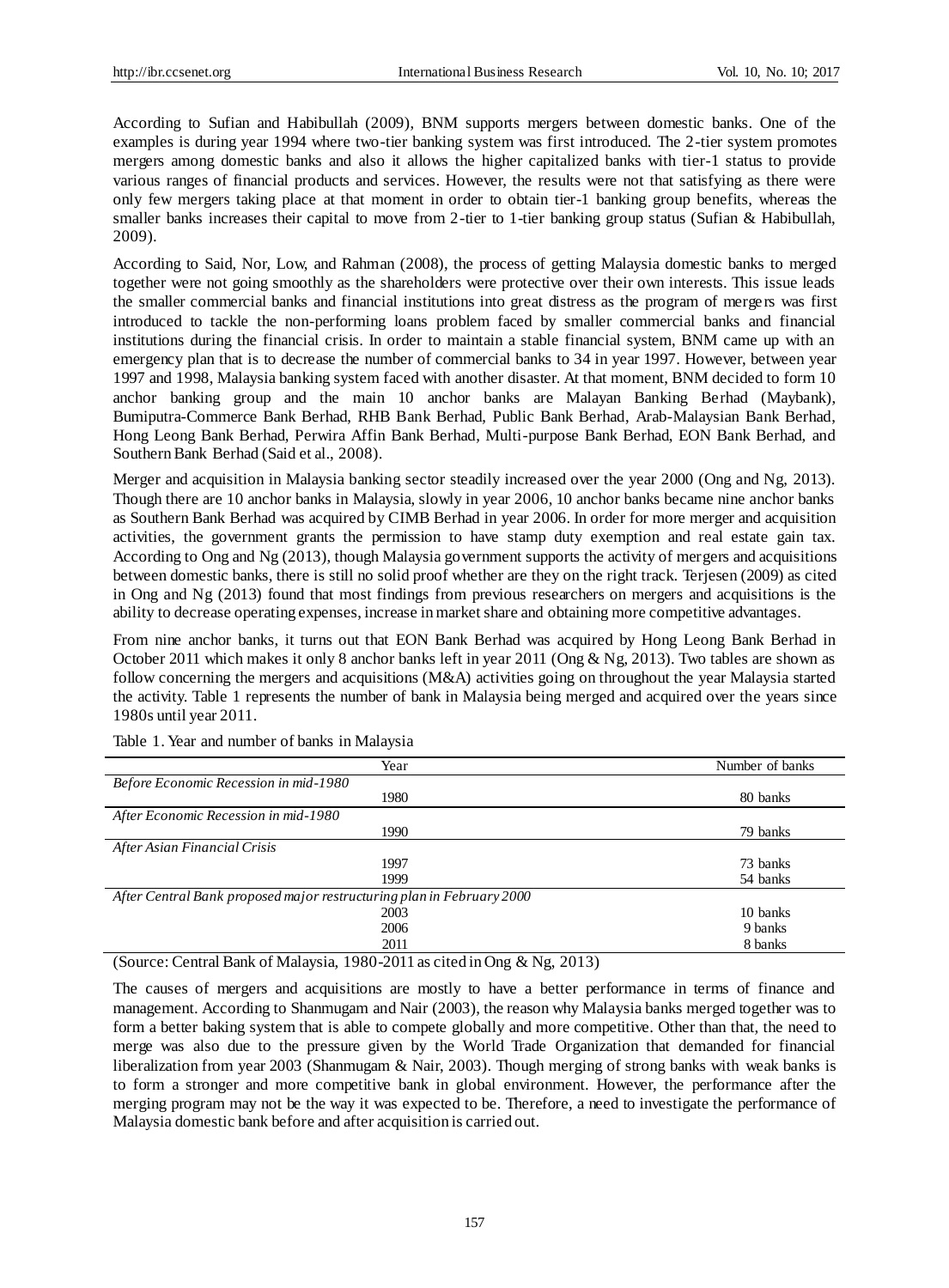| <b>Anchor Bank</b>               | <b>Merger and Acquisition partner</b>                            |
|----------------------------------|------------------------------------------------------------------|
| Malayan Banking Berhad (Maybank) | The Pacific Bank Berhad<br>$\bullet$                             |
|                                  | Phileo Allies Bank Berhad<br>$\bullet$                           |
|                                  | Kewangan Bersatu Berhad                                          |
| Bumiputra-Commerce Bank Berhad   |                                                                  |
| <b>RHB</b> Bank Berhad           | <b>Bank Bumiputra</b><br>$\bullet$<br><b>Interfinance Berhad</b> |
|                                  | $\bullet$<br>Delta Finance Berhad                                |
|                                  | $\bullet$                                                        |
| Public Bank Berhad               | Bank Utama (Malaysia) Berhad<br>٠<br>Hock Hua Bank Berhad        |
|                                  | $\bullet$                                                        |
|                                  | <b>Advance Finance</b>                                           |
|                                  | Sime Merchant Bankers<br>$\bullet$                               |
| Arab-Malaysian Bank              | <b>MBF</b> Finance Berhad<br>$\bullet$                           |
| Hong Leong Bank Berhad           | Wah Tat Bank<br>$\bullet$                                        |
|                                  | Credit Corporation Malaysia<br>$\bullet$                         |
| Alliance Bank                    | International Bank Malaysia<br>$\bullet$                         |
|                                  | Sabah Bank                                                       |
|                                  | Sabah Finance                                                    |
|                                  | <b>Bolton Finance</b>                                            |
|                                  | <b>Bumiputra Merchant Bankers</b>                                |
|                                  | Amanah Merchant Bank                                             |
| Affin Bank                       | <b>BSN</b> Commercial Bank<br>$\bullet$                          |
|                                  | <b>BSN</b> Finance                                               |
|                                  | <b>BSN</b> Merchant Bank<br>٠                                    |
| Southern Bank                    | Ban Hin Lee Bank<br>$\bullet$                                    |
|                                  | Perdana Finance                                                  |
|                                  | Cempaka Finance                                                  |
|                                  | <b>United Merchant Finance</b>                                   |
|                                  | Perdana Merchant Bankers<br>$\bullet$                            |
| <b>EON Bank</b>                  | Oriental Bank                                                    |
|                                  | City Finance                                                     |
|                                  | Perkasa Finance                                                  |
|                                  | Malaysia International                                           |
|                                  | <b>Merchant Bankers</b>                                          |

#### Table 2. First round of Malaysian Banks merger and acquisition (M&A)

(Source: Bank Negara Malaysia as cited in Sufian & Abdul Majid, 2005)

According to Talha and Sallehhuddin (2005), several theories on value maximization of acquisition theory can be found such as diversification of risk theory, coinsurance effect theory, efficiency theory, merger and debt capacity, tax benefit theory, agency theory, asymmetric information theory, the monopolistic theory of acquisition, and perfectly competitive acquisition market theory. However, two theories stated in Talha and Sallehhuddin (2005) are chosen for this study which are diversification of risk theory and efficiency theory. The independent variables are financial ratios and event study, whereas the dependent variable is the performance on Domestic Malaysian banks.

Two methods were used in this study which are financial ratios and event study. Financial ratios are to find out the differences between before and after mergers and acquisition of 2 selected anchor banks. The event method is usually used to investigate whether shareholders are able to earn abnormal return. Event study is based on efficient market hypothesis. Therefore, whether investors are able to earn abnormal return may also be related to the form of market. There are three forms which are weak form, semi-strong form, and strong form. Financial ratios can be categorized into few groups which are liquidity, activity, leverage, profitability, and market. The use of financial ratios is to find out assess whether a firm is able to perform better after the merger and acquisition. Whereas, event study methodology is to find out whether shareholders are able to earn abnormal return after the announcement. The independent variables are the financial ratios and the event study. These two independent variables are to examine the performance of Malaysia domestic bank before and after merger and acquisition.

This research is organized by five sections. The introduction of the study is discussed in Section 1. Section 2 is the literature review which is going to discuss on various views of previous researches related to this article. Research methodology and data collection is going to be presented in Section 3, while Section 4 is concerning the result and the discussion on the result. A conclusion is going to be discussed in the final section of this study, other than that, recommendations for future research and limitations for this research are going to be presented in the final section as well.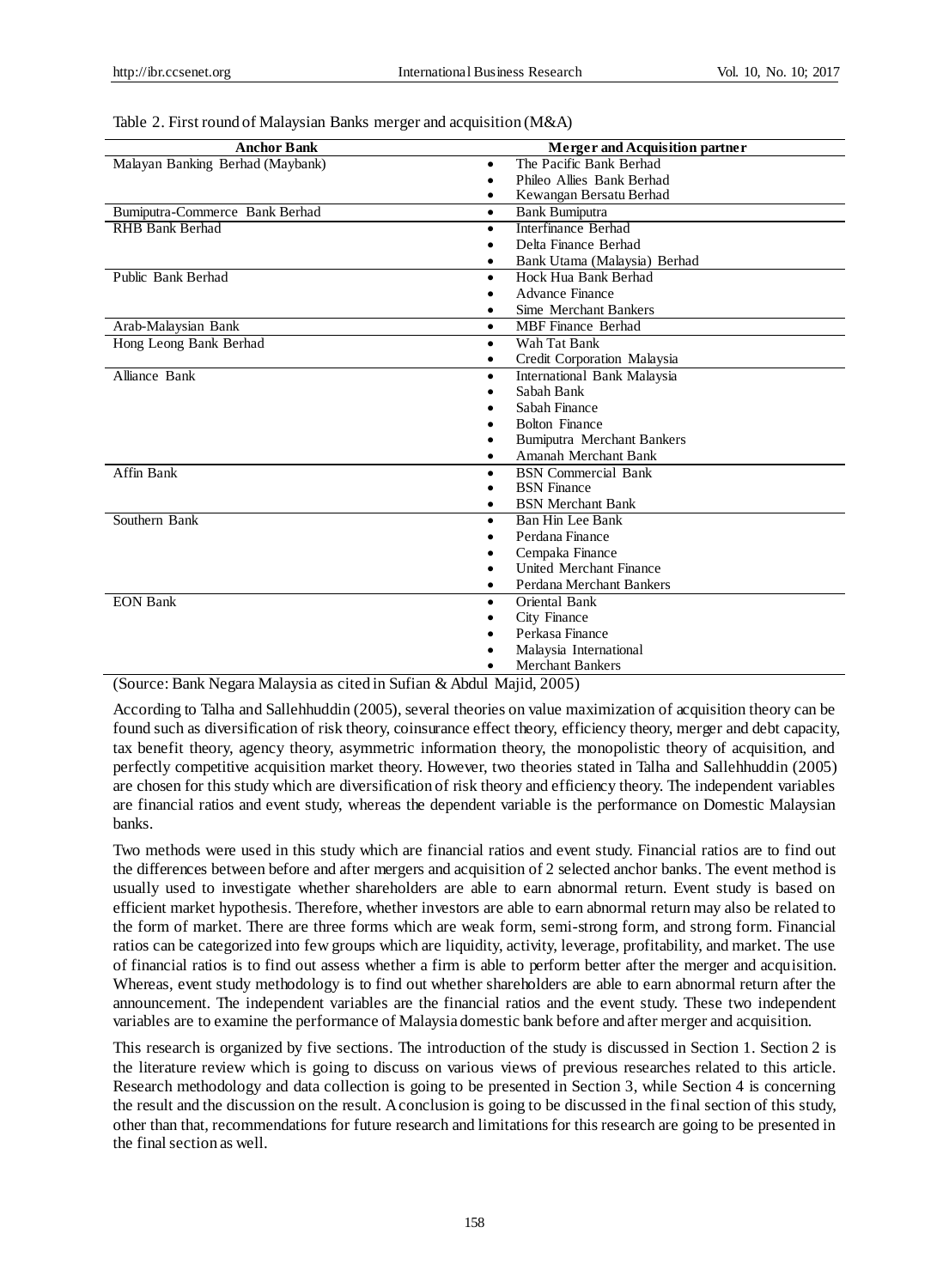#### **2. Research Objectives**

- i. To examine the financial ratios of two anchor banks which are RHB Banks Berhad (acquired Bank Utama (Malaysia) Berhad) and Hong Leong Bank Berhad (acquired EON Bank Berhad).
- ii. To investigate the abnormal return (AR), average abnormal return (AAR), cumulative average abnormal return (CAAR), and the t-statistics for both acquirer and being acquired banks.
- iii. To investigate whether investors are able to earn an abnormal return after the event announcement.

#### **3. Literature Reviews**

Financial ratios can be one of the methods to assess a bank or company performance using the calculated percentage or ratios. Event study is used to find the abnormal return (AR), average abnormal return (AAR), cumulative average abnormal return (CAAR), and t-statistic to find out whether investors can earn abnormal return. However, two cases of acquisitions were chosen from the rest of the banks acquisitions as the annual report is needed in the financial ratios and historical prices is needed for the event study. Certain banks are not listed in Bursa Malaysia, therefore, no historical annual report can be retrieved. Other than that, certain banks which have been required may not be listed anymore, therefore, is difficult to retrieve the historical prices which is needed for event study.

#### **4. Financial Ratios**

Banks, financial institutions, or companies generally use financial ratios to assess the performance before and after mergers and acquisition to point out the weakness, whether after the mergers and acquisition they have better performance. According to Talha and Sallehhuddin (2005), by using total liability to total asset (TLOTA), total liabilities to equity (TLOE), times interest earned (TIE), and cash debt coverage ratio (CDCR) to analysis the impact or merger and acquisition on debt management ratio, the results shows that mergers and acquisition of Malaysia banks sector generally improve the debt management ratio. According to Said et al. (2008), findings using the method of financial ratios on 4 out of 9 mergers in America show that there was improvement in cost efficiency, however, the rest 5 mergers in America show no improvement. According to Ong and Ng (2013), the performance before and after mergers and acquisitions for Malaysia banks using financial ratios such as total debt ratio (TDR), debt to equity ratio (DTE), interest coverage ratio (ICR), return on assets (ROA), return on equity (ROE), and earnings per share (EPS) overall shows not much of significant relationship and not much improvement in term of leverage ratios and also the performance of Malaysia bank after the mergers and acquisition. According to Liargovas and Repousis (2011), this research in on Greek banking sector, by using financial ratios, the results shows that the Greek banking sector has low market shares. Thus, Financial ratios are commonly use to assess the performance of pre-merger and post-merger to find out whether a bank or financial institutions perform well after the merger.

## *4.1 Event Study*

According to Liargovas and Repousis (2011), event study is based on the theory of efficient market hypothesis which was developed by Fama. In efficient market hypothesis (EMH), there are three forms which are weak form, semi-strong form, and strong form of efficient market. Weak form reflects historical prices, semi-strong includes public available information, and strong form reflects both publicly and privately information. Generally, event study uses the "normal" and the "abnormal" return analysis which is calculated on asset pricing method basis. By using the event study methodology, Liargovas and Repousis found that the bidder banks have lower cumulative abnormal return than the targeted banks (Liargovas & Repousis, 2011). According to Capron and Pistre (2002), event study can help in estimating the acquirer abnormal return and the result shows that in order for the acquirers to earn abnormal return, the corporate control have to be imperfectly competitive. According to Song and Walkling (2000), there are few implications of the acquisition probability hypothesis. First, targeted firms are able to earn positive abnormal returns. Second, there is a relationship between the average abnormal return of targeted firms with the degree of surprise correlated with the event announcement. Third, the cross-sectional difference is that the abnormal return of targeted firms is related to the variables of possibility of acquisition which means smaller firms has the largest probability of acquisition due to lower managerial ownership, big debt capacity, and slow growth. Last, targeted firms are able to gain more return after the acquisitions (Song & Walkling, 2000).

## **5. Data and Methodology**

This study is conducted to examine the performance of two anchor Malaysian domestic banks before and after acquisitions by using financial ratios and event study to find out whether acquisitions really help in having better performance than not undergoing acquisitions. Secondary data was used for this research such as annual report,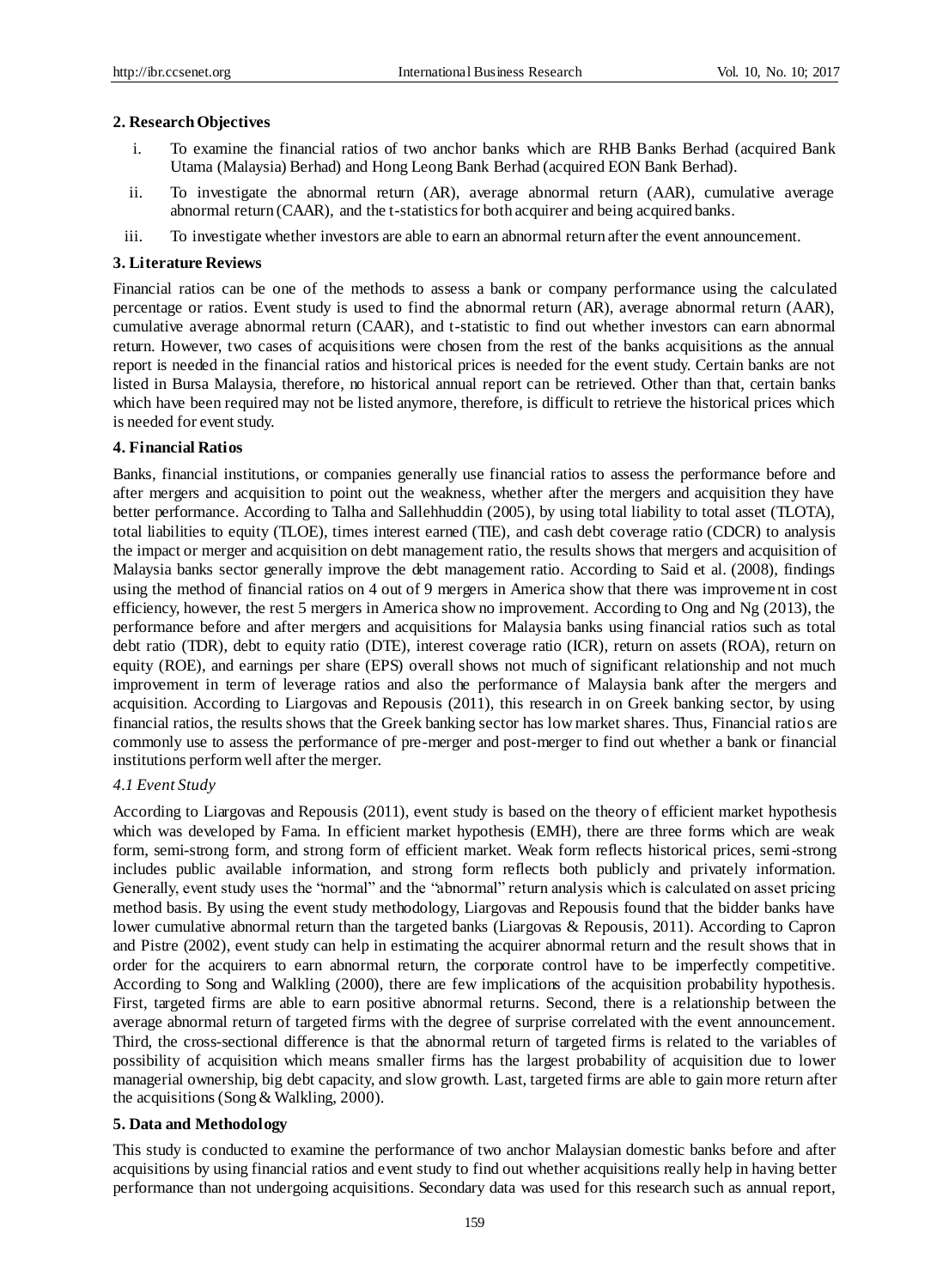historical prices, and Kuala Lumpur Stock Exchange index (KLSE). Two cases were chosen for this study which is RHB bank Berhad with Bank Utama (Malaysia) Berhad and Hong Leong Bank Berhad with EON Bank Berhad. And the period of study is 2 years before and 2 years after the merger and acquisition. The chosen two anchor banks were Hong Leong Bank Berhad acquired EON Bank in year 2011 and RHB Bank Berhad was the last acquisition activity in year 2000. The period of time for RHB Bank Berhad and Bank Utama (Malaysia) Berhad is from year 2001 to 2005. As for Hong Leong Bank Berhad and EON Bank Berhad, the period is 2009 to 2013. The annual report was used for the financial ratios part to find out the difference between before and after merger and acquisition. The financial ratios and event study have the possibility to examine the performance of Domestic Malaysian banks before and after the acquisition. For the event study, the null hypothesis will be rejected if the t-statistic is larger than the critical value at 1% or 5% level of significance.

There are different categories of financial ratios. However, not all the financial ratios are used in this study. The selected financial ratios to examine the performance of Malaysia domestic bank before and after merger and acquisition are Return on assets (ROA), Return on equity (ROE), Earnings per Share (EPS) , Return on capital employed (ROCE) , Earnings before interest and tax/ total assets (EBITOTA), Debt-to-equity ratio (DER), Total liability to total assets (TLOTA), Total liabilities to equity (TLOE), and Longer-term debt to total assets (LTDOTA). These are determined by the following formula;

| <b>Dependent Variables</b>                              | <b>Formulas</b>                                                                                       |  |  |
|---------------------------------------------------------|-------------------------------------------------------------------------------------------------------|--|--|
| Return on equity (ROE)                                  | Net income<br>Stockholders' equity $\times 100$                                                       |  |  |
| Return on total asset (ROA)                             | $=\frac{\text{Net income}}{\text{Total assets}} \times 100$                                           |  |  |
| Earnings per share (EPS)                                | Net profit<br>Average outstanding shares $\times 100$                                                 |  |  |
| <b>Independent Variables</b>                            |                                                                                                       |  |  |
| Return on capital employed (ROCE)                       | Gross profit + Interest on long term liabilities $\times 100$<br>Shareholders equity - long term debt |  |  |
| Earnings before interest and tax/total assets (EBITOTA) | Earnings before interest and tax $\times 100$<br>Total assets                                         |  |  |
| Debt-to-equity ratio (DER)                              | Total liabilities<br>Shareholders' equity                                                             |  |  |
| Total liability to total assets (TLOTA)                 | Total liability<br><b>Total</b> assets                                                                |  |  |
| Total liabilities to equity (TLOE)                      | Total liability<br>Total equity                                                                       |  |  |
| Longer-term debt to total assets (LTDOTA)               | $Longterm\ debt$<br>Total assets                                                                      |  |  |

Table 3. Formulas for selected financial ratios

## *5.1 Event Study*

In order to conduct event study methodology, there are few elements that needed to be calculated before proceeding with t-tests. These elements consist of returns for both security and market index, expected return and also abnormal return. An abnormal return is defined as the actual return (determined using arithmetic percentages) less the expected return by the firm's beta, given the market return. The abnormal return represents the part of the return that is not predicted and is, therefore, an estimate of the change in firm value on a day,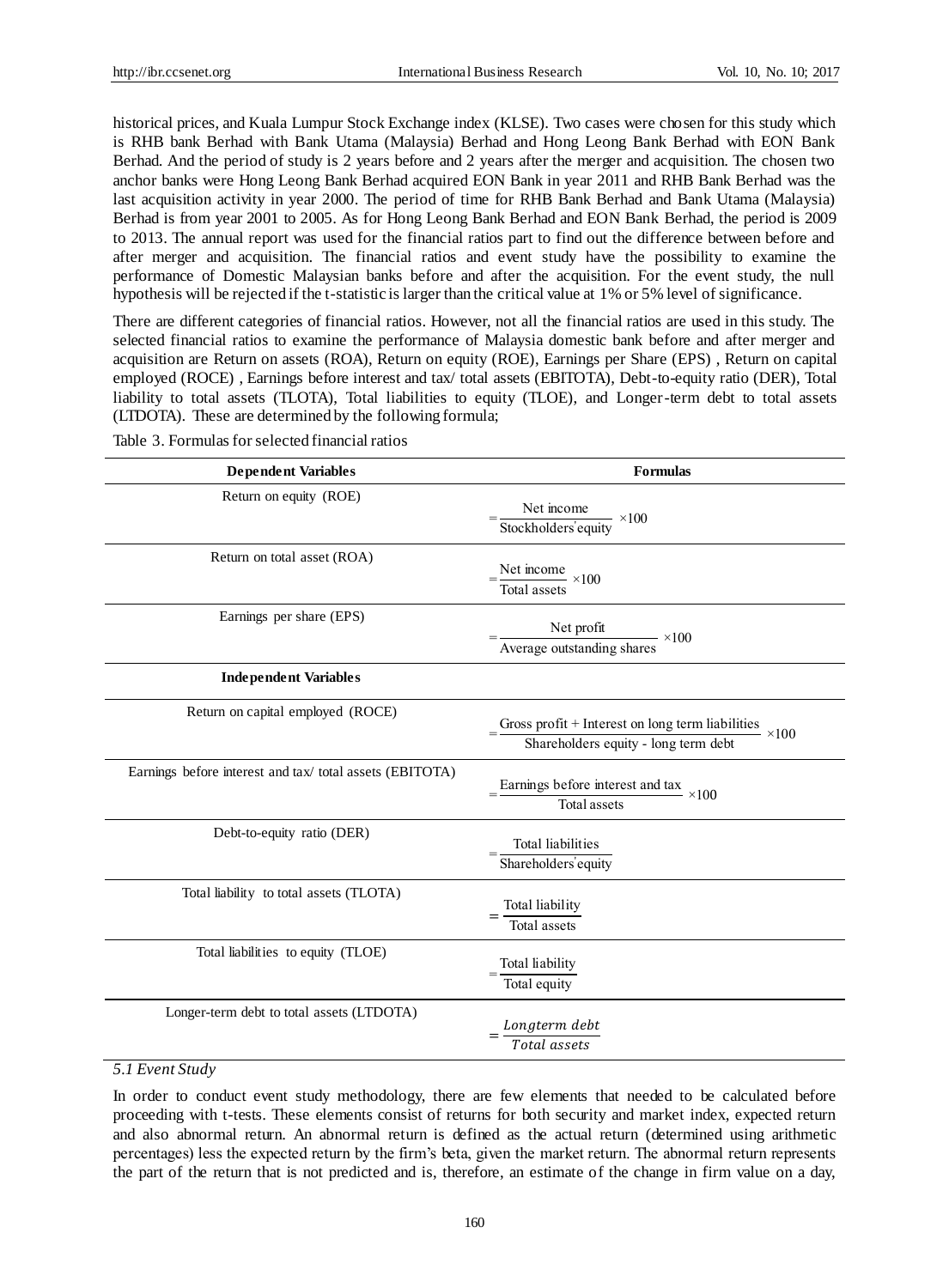which is caused by the event (merger announcement). The expected return represents the return that would be expected if no event took place. The firm's beta is measured over an estimation period of 216 days prior to event window and the actual return is measured over a period of 10 days before and after the announcement date (event window of 21 days and announcement date is designated as day 0 in event window). The Figure 1 shows the timeline for event study.





Event window represents possible leakages of information before merger is announced and possible stock price reactions after merger is announced and it finally captures all the effects on stock prices of the event. The merger announcement date, daily stock prices, daily Kuala Lumpur Composite Index, as well as information about the merger and acquisition, was mainly collected from Bursa Saham website and Yahoo Finance. The impact of an event can be estimated by measuring the abnormal return. The abnormal return is the difference between the return and the expected return over the event window. Firstly, daily returns of each securities price were calculated over the estimation window and event window using the equation below:

$$
R_t = \frac{l_t - l_{t-1}}{l_{t-1}} \times 100
$$

Where,

 $R_t$  = stock daily rate of return on t day,

 $l_t$  = stock closing value on t day,

 $l_{t-1}$  = stock index closing value on t-1 day.

To calculate expected return, the Market Model Method is used. It is the most widely used method in event study literature because the Market Model takes explicit account of the risk associated with the market and mean

returns. It is estimated by running the following regression over estimation period by using Ordinary Least Squared (OLS) model:

$$
R_{it} = \alpha_{it} + \beta_{it} R_{mt} + e_{it}
$$

Where,

 $R_{it}$  = return on security *i* for day t,

 $R_{mt}$  = return on KLCI for day t,

 $\alpha_{it}$  = intercept for security *i* for day t,

 $\beta_{it}$  = slope for security *i* for day t,

 $e_{it}$  error term for security *i*.

Parametric tests were carried out for Average Abnormal Returns (AARs) and Cumulative Average Abnormal Returns (CAARs). AARs refers to average abnormal return and CAARs represent the average total effect of the event across all firms over a specified time interval. Two cases of mergers and acquisitions and use t-test and hypotheses:

> Hypothesis 1: Ho: AAR= 0 and H1: AAR $\neq$  0 Hypothesis 2: Ho: CAAR= 0 and H1: CAAR $\neq$  0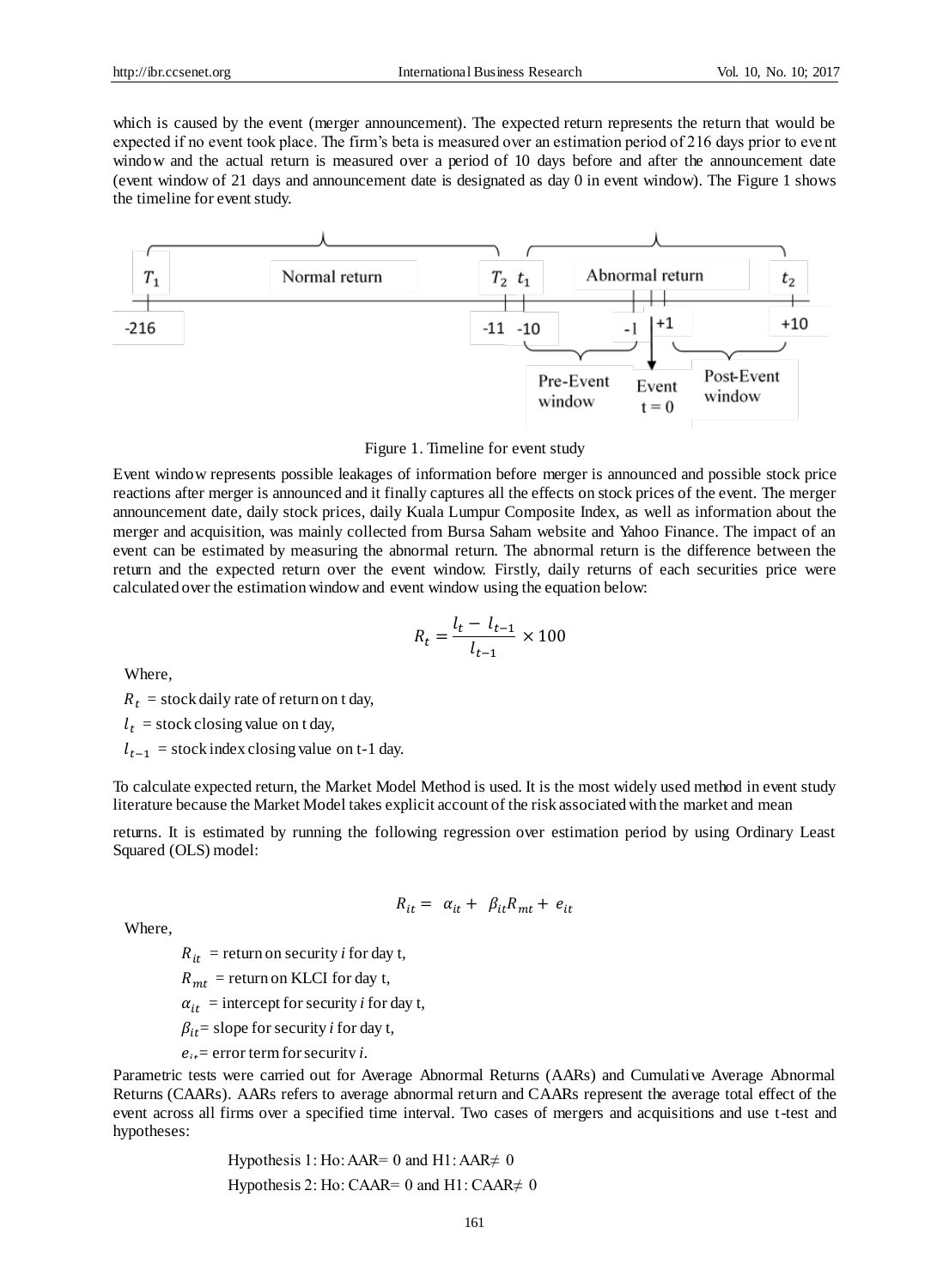The H<sub>o</sub> hypothesis tests if stocks that are affected by the event act will not experience Average Abnormal Returns or Cumulative Average Abnormal Returns and  $H_1$  hypothesis tests if stocks that are affected by the event act will experience negative or positive Average Abnormal Returns or Cumulative Average Abnormal Returns, where each abnormal security return is normalized by its estimation period standard deviation. Analytically:

$$
t_{AAR} = \frac{AAR_t}{S(AAR_t)}
$$

Then, standard deviation is estimated as

$$
S(AAR) = \sqrt{\sum_{t=1}^{T_0} \frac{\sum AAR_t^2}{T_0 - 1}}
$$

Where,

 $T_0$  = number of days in the estimation period.

The t-test assumes that the individual abnormal returns are cross-sectionally independent and identically distributed. Also estimate t-statistic for CAARs by dividing CAARs with standard deviation:

$$
t_{\text{CAAR}} = \frac{t_{\text{CAAR}}}{\sqrt{T^* S(\text{AAR})}}
$$

If statistic tests show that t-statistic is higher or equal to a crucial price, then null hypotheses will be rejected which means that AARs or CAARs will be statistically significant.

#### **6. Findings and Discussion**

The Domestic Malaysian banks, RHB Bank Berhad and Hong Leong Bank Berhad, are chosen based on the occurrence of acquisition after year 2000. The performance of selected Malaysian domestic banks before and after the event is shown in tables and figures. Relevant financial ratios are used to investigate the performance of the Malaysian domestic banks of pre- and post- acquisition. The event study is being used in this research to find out the Abnormal return (AR), Average Abnormal Return (AAR), Cumulative Average Abnormal Return (CAAR), and the t-statistics.

#### *6.1 Empirical Results for Financial Ratios*

The financial ratios which are used to assess the performance and capital structure of 2 chosen Malaysian domestic banks 2 years before and 2 years after the acquisition and acquisition are return on equity (ROE), return on total assets (ROA), earnings per share (EPS), return on capital employed (ROCE), earnings before interest and tax (EBITOTA), debt-to-equity ratio (DER), total liability to total assets (TLOTA), total liabilities to equity (TLOE), and longer-term debt to total assets (LTDOTA). The following table shows the summary results on the performance of 2 selected Malaysian domestic banks 2 years before and 2 years after acquisition using the financial ratios.

From table 4, there was an increment for the ROE, ROCE, EPS, EBITOTA, and DER. ROE indicates the management's performance (Brigham and Houston, 2007). The higher the ROE means the surplus funds can be invested to improve business operations without having additional investment of capital from shareholders (Graham and Zweig, 2003).

This increment of ROE shows RHB bank is efficiently generating income on new investment. A higher ROCE indicates more efficient use of capital. This increase in ROCE shows that the firm is generating profit. Earnings per share (EPS) indicate how much earnings has been generated per share of stock during the reported period. As a firms earnings increase, earnings per share looks better and the firm releasing more shares increases the number of shares outstanding (Gyimah and Oscar, 2011). This increment in EPS shows that the new bank is improving in the earning power. The EBITOTA shows an increment after the acquisition, which means the new bank, is generating stable operating income. The increment of DER shows that is not a good sign as it indicate that the new bank is borrowing a big proportion of asset from other financial institutions.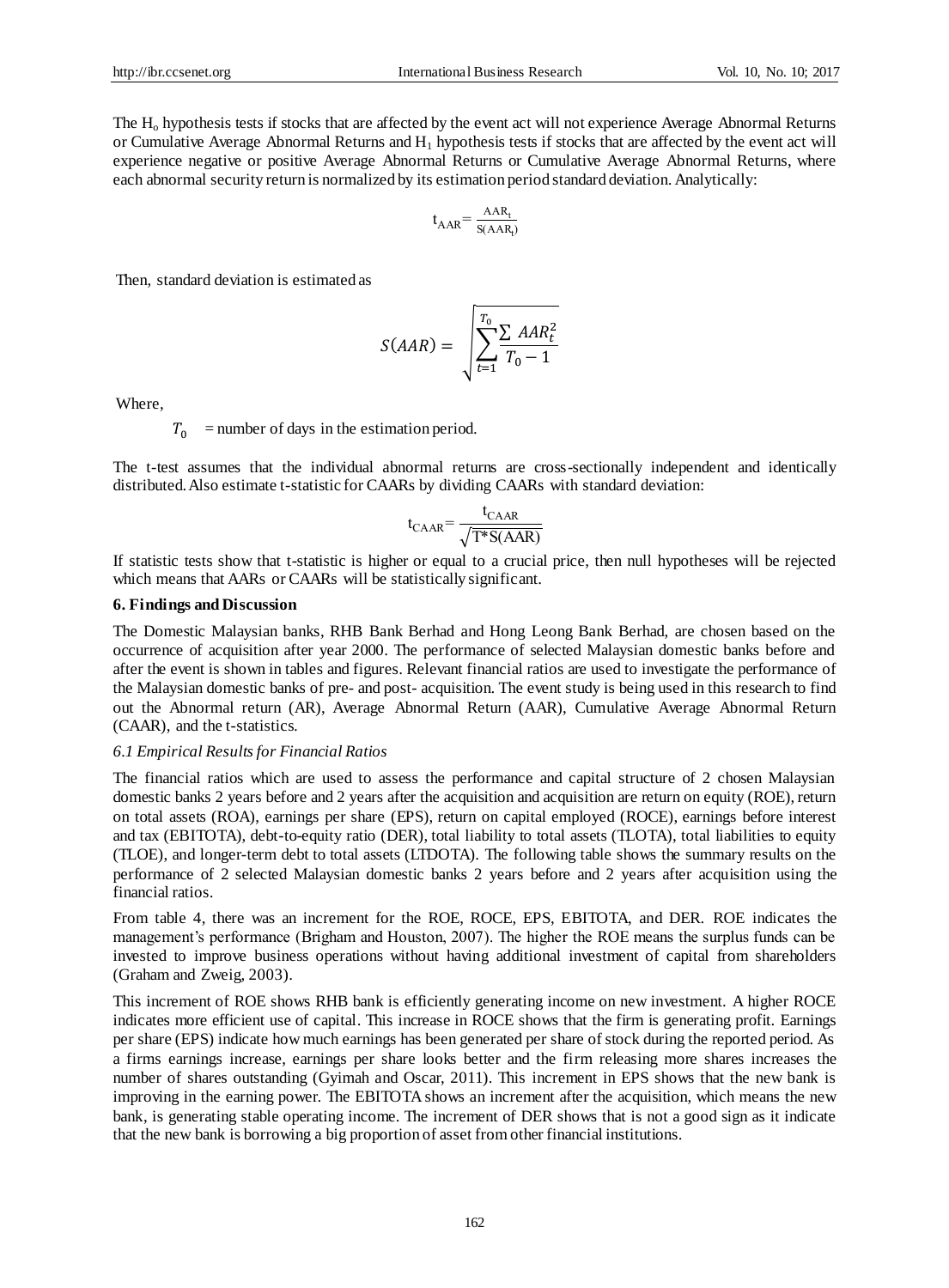|                |                      | Pre-acquisition      |         |                                 |                      |          |       |                  | Post-acquisition |         |                        |  |
|----------------|----------------------|----------------------|---------|---------------------------------|----------------------|----------|-------|------------------|------------------|---------|------------------------|--|
| Financial      | RHB Bank Berhad      |                      |         | Bank Utama (Malaysia)<br>Berhad |                      |          |       |                  |                  |         | <b>RHB Bank Berhad</b> |  |
| ratios         | 2001<br>(RM<br>7000) | 2002<br>(RM<br>7000) | Average | 2001<br>(RM<br>'000             | 2002<br>(RM<br>'000' | Average  |       | 2004 (RM<br>'000 | 2005 (RM<br>'000 | Average |                        |  |
| <b>ROE</b>     | 58.65%               | 56.22%               | 57.44%  | 12.70%                          | 13.03%               | 12.87%   | Merge | 77.14%           | 56.89%           | 67.02%  |                        |  |
| <b>ROA</b>     | 3.58%                | $3.54\%$             | 3.56%   | 1.28%                           | 12.03%               | 6.65%    | in    | 3.96%            | 2.84%            | 3.4%    |                        |  |
| <b>EPS</b>     | $0.11\%$             | 0.20%                | 0.155%  | 0.02%                           | $0.04\%$             | $0.03\%$ | 2003  | 0.18%            | 0.14%            | 0.16%   |                        |  |
| <b>ROCE</b>    | 49.81%               | 49.54%               | 49.68%  | 27.05%                          | 24.54%               | 25.80%   |       | 59.13%           | 41.11%           | 50.12%  |                        |  |
| <b>EBITOTA</b> | 1.08%                | $0.70\%$             | 0.89%   | 0.20%                           | 6.16%                | 3.18%    |       | 1.06%            | $0.77\%$         | 0.92%   |                        |  |
| <b>DER</b>     | 15.37                | 14.88                | 15.13   | 8.89                            | 1.02                 | 4.96     |       | 18.27            | 18.77            | 18.52   |                        |  |
| <b>TLOTA</b>   | 18.27                | 18.77                | 18.52   | 0.94                            | 0.94                 | 0.94     |       | 0.94             | 0.94             | 0.94    |                        |  |
| <b>TLOE</b>    | 0.90                 | 0.50                 | 0.7     | 0.50                            | 0.90                 | 0.70     |       | 18.77            | 18.27            | 18.52   |                        |  |
| <b>LTDOTA</b>  | 14.88                | 15.37                | 15.13   | 0.0095                          | 0.0135               | 0.0115   |       | 0.0081           | 0.0060           | 0.0071  |                        |  |

Table 4. Summary of financial ratio before and after the merger of RHB Bank Berhad and Bank Utama (Malaysia) Berhad

There was a decrease in ROA, TLOTA, and LTDOTA. ROA ratio is used to measure how much profit the company can generate with each dollar of assets. The higher ROA indicate the company is performing well (Brigham and Houston, 2007). But there is a decrease in ROA and it shows that the new bank uses a great deal of debt in which the high interest rate expenses cause the net income to be relatively low. TLOTA is also known as a debt ratio. Decrease in TLOTA shows a good sign as the new bank does not rely much on debt and the asset and equity is higher than the liabilities. Decrease in LTDOTA suggests that the firm has lesser outstanding loans as compared to total assets that it owns.

From table 5, there was a decrement for the ROE, ROA, ROCE, DER, TLOTA and TLOE. This decrement on ROE shows that the new bank is efficiently not generating much income on new investment.

Table 5. Summary of financial ratio before and after the merger of Hong Leong Bank Berhad and EON Bank Berhad

|                |                        | Pre-acquisition |         |                        |        |         |                    |                  | Post-acquisition       |          |
|----------------|------------------------|-----------------|---------|------------------------|--------|---------|--------------------|------------------|------------------------|----------|
|                | Hong Leong Bank Berhad |                 |         | <b>EON Bank Berhad</b> |        |         |                    |                  | Hong Leong Bank Berhad |          |
| Financial      | 2009                   | 2010            | Average | 2009                   | 2010   | Average |                    | $2012*$          | $2013*$                | Average  |
| ratios         | (RM                    | (RM             |         | (RM                    | (RM    |         |                    | (RM'             | (RM'                   |          |
|                | 7000)                  | '000)           |         | '000'                  | '000)  |         |                    | <b>Million</b> ) | <b>Million</b> )       |          |
| <b>ROE</b>     | 15.86%                 | 15.38%          | 15.62%  | 40.39%                 | 42.62% | 41.51%  |                    | 15.61%           | 14.24%                 | 14.93%   |
| <b>ROA</b>     | 10.68%                 | 12.45%          | 10.56%  | 3.09%                  | 3.18%  | 3.14%   | Merge <sup>'</sup> | 1.10%            | 1.13%                  | $1.12\%$ |
| <b>EPS</b>     | 62.43%                 | 68.15%          | 60.29%  | 49.21%                 | 63.49% | 56.35%  | in                 | 104.97%          | 105.81%                | 105.39%  |
| <b>ROCE</b>    | 24.39%                 | 21.89%          | 23.14%  | 27.23%                 | 28.46% | 27.85%  | 2011               | 22.83%           | 19.70%                 | 21.27%   |
| <b>EBITOTA</b> | $1.34\%$               | 1.49%           | 1.42%   | 0.91%                  | 1.11%  | 1.01%   |                    | 1.41%            | 1.46%                  | 1.44%    |
| <b>DER</b>     | 12.91                  | 12.19           | 12.55   | 12.05                  | 12.41  | 12.23   |                    | 12.51            | 11.55                  | 12.03    |
| <b>TLOTA</b>   | 0.87                   | 0.99            | 0.93    | 0.92                   | 0.93   | 0.93    |                    | 0.93             | 0.92                   | 0.925    |
| <b>TLOE</b>    | 12.91                  | 12.19           | 12.55   | 12.05                  | 12.41  | 12.34   |                    | 12.51            | 11.55                  | 12.03    |
| <b>LTDOTA</b>  | 0.0019                 | 0.0013          | 0.0016  | 0.0039                 | 0.0044 | 0.0042  |                    | 0.0019           | 0.0019                 | 0.0019   |

Decrease in ROA shows that the new bank uses a great deal of debt in which the high interest rate expenses cause the net income to be relatively low. Decrease in ROCE shows that the firm is not generating much profit. The decrement of DER shows that the new bank is not relying on external funds. Decrement in TLOTA and TLOE is a good sign as the new bank does not rely much on debt and it shows that the asset and equity is higher than the liabilities.

There was an increase in EPS, EBITOTA, and LTDOTA. Increase in EPS shows that the new bank is improving in the earning power. The EBITOTA shows an increment after the acquisition, which means the new bank is generating stable operating income. Increment in LTDOTA suggests that the firm has a high an outstanding loan as compared to total assets that it owns.

## *6.2 Results of Event Study*

The used of event study is to investigate whether to reject the null hypothesis  $(H_0)$  at a certain level of significant. In this section, the results of abnormal return (AR), average abnormal return (AAR), and cumulative abnormal return (CAAR), and t-statistic are shown in the form of tables and figures.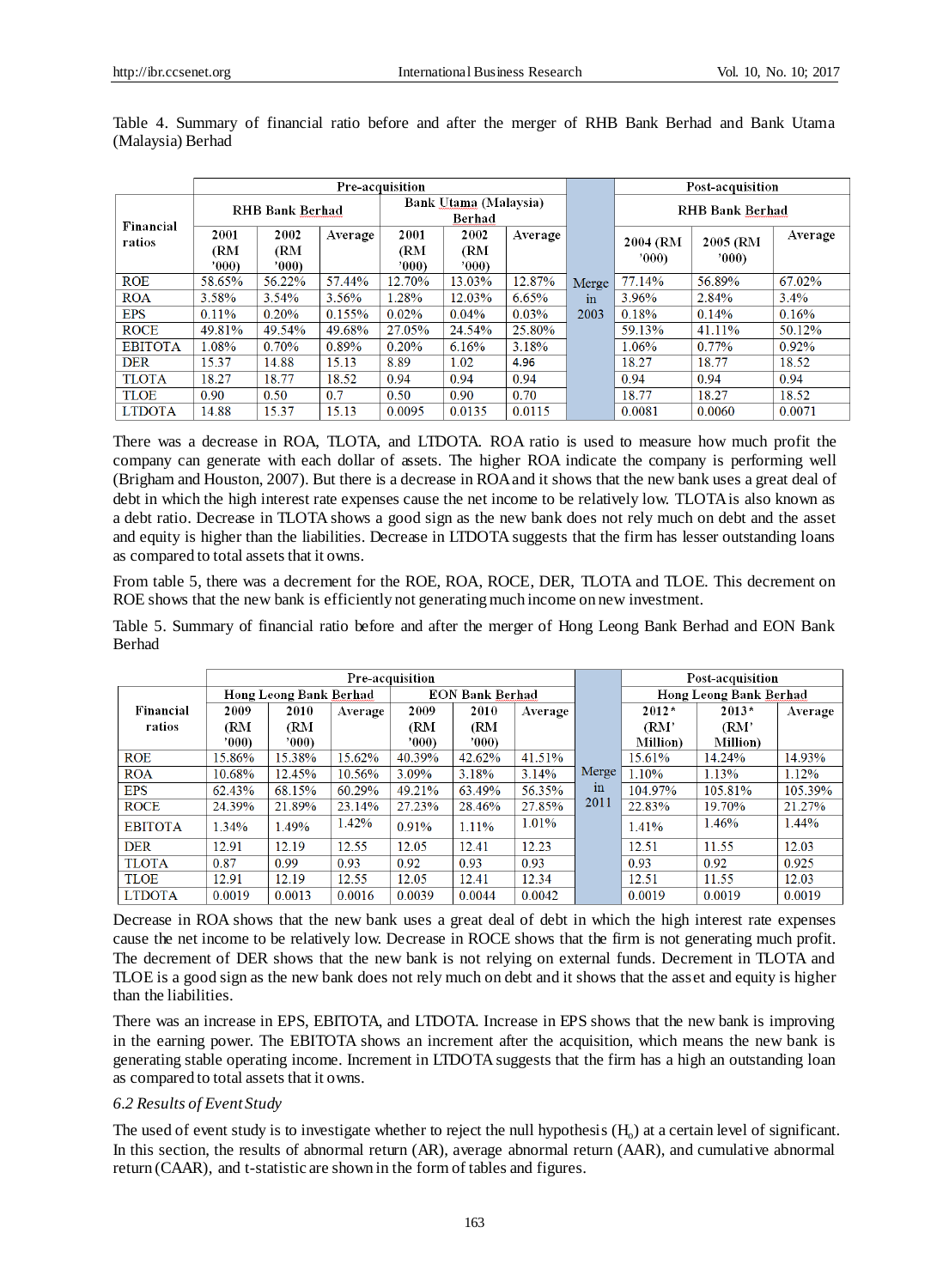## *6.3 Abnormal Return (AR)*

The two tables as follow show the abnormal returns for the 2 selected Domestic Malaysian banks and the targeted banks during the event window.

From Table 6, it shows the abnormal return for RHB Bank and Bank Utama. RHB Bank shows more negative abnormal return than Bank Utama. Before the announcement on average, RHB Bank has more negative value compare to Bank Utama. On the day of the announcement, RHB Bank has yet to show a positive value. Bank Utama on the other hand, shows a positive AR on the day of the announcement with 1.3183. After the announcement, Bank Utama outperforms RHB bank as the AR for Bank Utama increase after the day of the announcement. Bank Utama has its highest AR on the 10th day after the event announcement. For RHB Bank, reject the null hypothesis at 5% level of significance for the 5th day before the announcement and on the day of the announcement and the 1st day to the 10th day after the announcement. The t-statistic shows a negative value, therefore, they have a negative relationship which means the stock price decreases after the announcement. As for Bank Utama the stock prices increase as reject the null hypothesis at 5% level of significance. There is a positive relationship between the stock price and after the event announcement.

| Event Window                                   |                                                      | RHB Bank Berhad | Bank Utama (Malaysia) Berhad |             |  |
|------------------------------------------------|------------------------------------------------------|-----------------|------------------------------|-------------|--|
|                                                | AR                                                   | t-statistic     | AR                           | t-statistic |  |
| $-10$                                          | 0.5917                                               | $-0.0808$       | 0.3878                       | 0.7866      |  |
| -9                                             | $-0.1126$                                            | $-0.1933$       | $-0.5828$                    | 0.2039      |  |
| -8                                             | 0.3400                                               | 0.1467          | 1.6648                       | 1.8686      |  |
| $-7$                                           | $-0.5193$                                            | $-0.3726$       | $-1.3220$                    | 0.5467      |  |
| -6                                             | $-0.5201$                                            | $-0.8927$       | 1.5716                       | $2.1183*$   |  |
| $-5$                                           | $-1.8206$                                            | $-2.7133*$      | $-1.7348$                    | 0.3835      |  |
| $-4$                                           | 1.3422                                               | $-1.3711$       | 0.8697                       | 1.2532      |  |
| $-3$                                           | $-0.7052$                                            | $-2.0763$       | 1.4747                       | 2.7279*     |  |
| $-2$                                           | $-0.4471$                                            | $-2.5234*$      | $-2.7562$                    | $-0.0283$   |  |
| -1                                             | $-0.4688$                                            | $-2.9922*$      | 0.6388                       | 0.6106      |  |
| $\bf{0}$                                       | $-0.1907$                                            | $-3.1830*$      | 1.3183                       | 1.9289      |  |
|                                                | 0.3985                                               | $-2.7845*$      | $-0.7248$                    | 1.2041      |  |
| $\overline{2}$                                 | $-0.3819$                                            | $-3.1663*$      | 1.6813                       | 2.8853*     |  |
| 3                                              | $-0.7318$                                            | $-3.8981*$      | 0.9657                       | 3.8510*     |  |
| 4                                              | 0.6901                                               | $-3.2080*$      | $-0.0286$                    | 3.8224*     |  |
| 5                                              | $-1.2627$                                            | $-4.4706*$      | $-0.3963$                    | $3.4262*$   |  |
| 6                                              | 1.8109                                               | $-2.6598*$      | $-0.2524$                    | 3.1738*     |  |
| 7                                              | $-0.4832$                                            | $-3.1430*$      | 0.6221                       | $3.7959*$   |  |
| 8                                              | $-1.0274$                                            | $-4.1704*$      | $-0.7526$                    | 3.0433*     |  |
| 9                                              | $-2.7325$                                            | $-6.9029*$      | $-1.9651$                    | 1.0782      |  |
| 10<br>$-0.000$<br><b>Color</b><br>$\mathbf{r}$ | 1.3508<br>$\sim$ $\sim$<br>$\mathbf{z}$ $\mathbf{z}$ | $-5.5520*$      | 2.9650                       | 4.0432*     |  |

|  | Table 6. Abnormal return (AR) for RHB Bank Berhad and Bank Utama (Malaysia) Berhad |  |  |
|--|------------------------------------------------------------------------------------|--|--|
|--|------------------------------------------------------------------------------------|--|--|

(\* reject  $H_0$  at 5% level of significant)

Table 7 below shows the abnormal return and t-statistic computed for Hong Leong Bank Berhad. On the event day, the company abnormal return is 0.6642 which means that the company is generating an above average return. However, from the t-value of 0.6758, there was not enough statistical evidence to reject the null hypothesis which is the stock price was no affected by the event. On day  $t=1$ , which is the day after the announcement is made by EON Bank, Hong Leong Bank still show a positive abnormal return trend and it becomes the higher value after the announcement. This indicates that the company stock prices increase after the announcement. After that, the abnormal return decrease on  $t=2$  but still showing a positive value and increase again on t=3. This increasing trend has remained until on the days 5 after the announcement. After the announcement on days 5, this value is slightly decreased until it becomes the negative value. The decreasing trend and negative value of abnormal return for Hong Leong Bank Berhad shows that the company generating returns which is below the market return.

As refer to the t-statistic as shown in table 7, on day  $t=1$ , Hong Leong Bank stock price start to react to the announcement. There is enough statistical evidence to reject null hypothesis at 5 percent significant level when it is on the t=2 days because the t statistic which 2.4429 is larger than the 1.96 or 5% level of significance. Again, the stock price is highly reacting positively towards the announcement.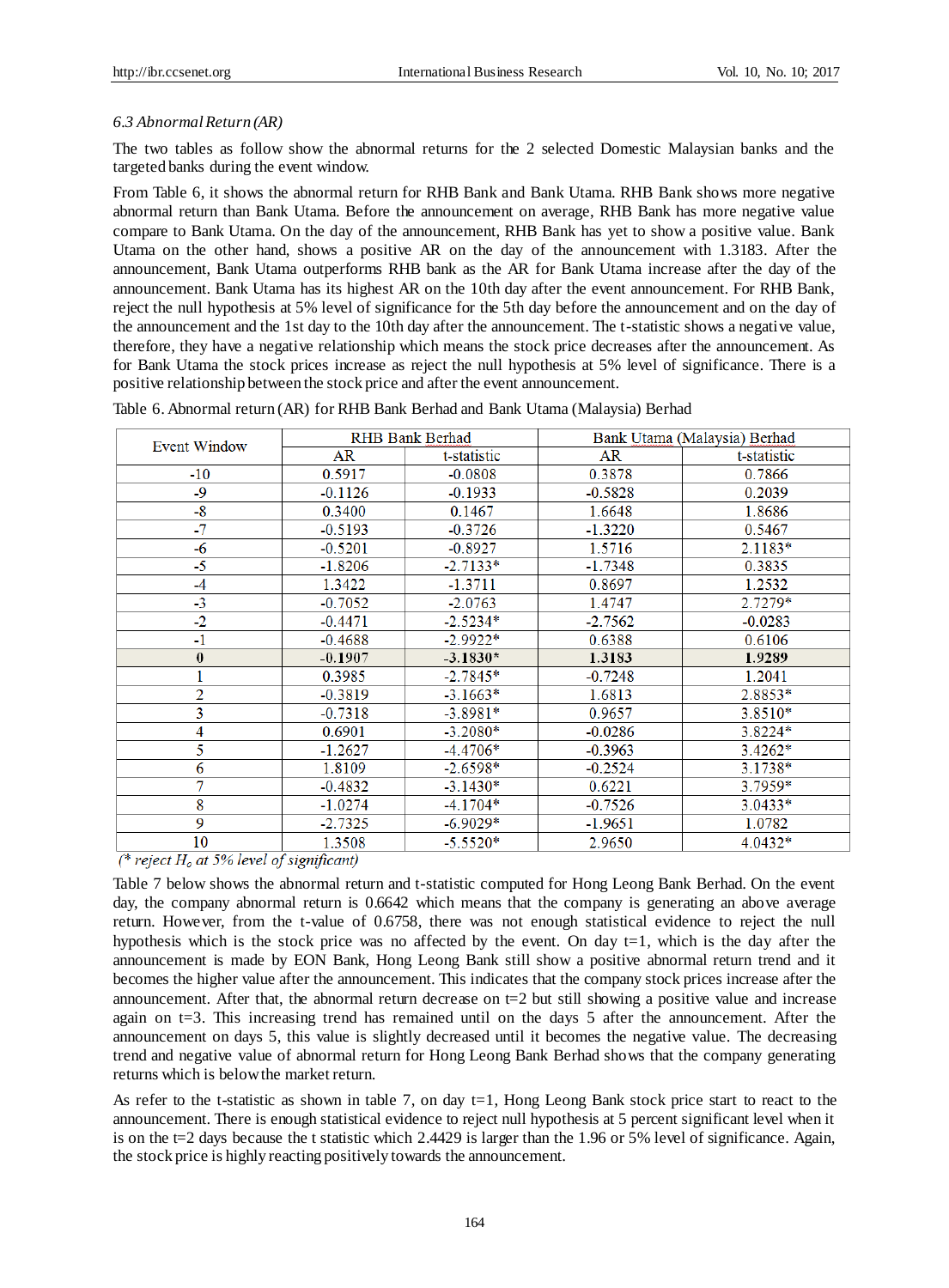|                                                                                              | Hong Leong Bank Berhad |             | <b>EON Bank Berhad</b> |             |
|----------------------------------------------------------------------------------------------|------------------------|-------------|------------------------|-------------|
| <b>Event Window</b><br>$-10$<br>-9<br>$-8$<br>-7<br>-6<br>$-5$<br>$-4$<br>$-3$<br>-2<br>$-1$ | AR                     | t-statistic | <b>AR</b>              | t-statistic |
|                                                                                              | $-0.1553$              | $-0.1580$   | 0.1254                 | 0.2009      |
|                                                                                              | $-0.2198$              | $-0.2236$   | $-0.0137$              | $-0.0219$   |
|                                                                                              | $-1.6387$              | $-1.6672$   | $-0.0022$              | $-0.0036$   |
|                                                                                              | $-1.1997$              | $-1.2206$   | 0.5682                 | 0.9106      |
|                                                                                              | 0.1920                 | 0.1953      | 0.9853                 | 1.5789      |
|                                                                                              | 0.2222                 | 0.2261      | 0.7037                 | 1.1277      |
|                                                                                              | $-0.0285$              | $-0.0290$   | $-0.0061$              | $-0.0098$   |
|                                                                                              | 0.3430                 | 0.3490      | 2.1996                 | 3.5249*     |
|                                                                                              | $-1.0257$              | $-1.0436$   | $-0.5537$              | $-0.8873$   |
|                                                                                              | 1.3392                 | 1.3625      | $-0.0223$              | $-0.0357$   |
| $\bf{0}$                                                                                     | 0.6642                 | 0.6758      | 0.6616                 | 1.0602      |
|                                                                                              | 7.0045                 | $7.1265*$   | 1.8959                 | 3.0381*     |
| 2                                                                                            | 2.4010                 | $2.4429*$   | $-0.2612$              | $-0.4186$   |
| 3                                                                                            | 3.7430                 | 3.8082*     | 0.1575                 | 0.2524      |
| 4                                                                                            | 0.4982                 | 0.5069      | $-0.0140$              | $-0.0224$   |
| 5                                                                                            | 2.6178                 | $2.6634*$   | 0.0145                 | 0.0232      |
| 6                                                                                            | $-1.0797$              | $-1.0986$   | $-0.0157$              | $-0.0251$   |
| 7                                                                                            | $-1.4746$              | $-1.5003$   | 0.8032                 | 1.2871      |
| 8                                                                                            | $-1.0290$              | $-1.0469$   | 0.0011                 | 0.0018      |
| 9                                                                                            | 0.1217                 | 0.1238      | $-0.0122$              | $-0.0196$   |
| 10                                                                                           | $-1.3547$              | $-1.3783$   | $-0.1650$              | $-0.2645$   |

(\* reject  $H_0$  at 5% level of significant)

This indicates that the investors are happy and confidence with the takeover decision. The investors believe that the takeover can help the company to stand a position in the highly competitive banking world. As can be seen in the table 7 above, Hong Leong Bank Berhad stock price fluctuated before the event day. On t=-10 day, the company is showing a negative abnormal return. Although the abnormal return turn to positive on  $t=$ -6 and  $t=$ -5 day, but it drops to negative value again on t=-4 day. However, one trading days before the announcement is made the company abnormal returns show a positive value which is 1.3392. Although the increase of share price does not big until affect the t-value, but since it is near to the event day, so it cannot be denied that part of the investor actually identify something and start to invest before the stock price go up after the announcement is made.

From Eon Bank abnormal return before announcement, the stock performance of the EON bank actually is good as the abnormal return are mostly in the positive value although the value does not seen higher than after the announcement is made. As shown in table 7, the company has a negative abnormal return of -0.01368 of t=-9 day,  $-0.00222$  on days  $-8$ ,  $-0.00609$  on t= $-4$  day,  $-0.55366$  on t= $-2$  and  $-0.02227$  on t= $-1$ . On t= $-10$  day, the company is showing a positive abnormal return of  $0.12539$  and same goes to t=-7 day, which the company start to show a positive abnormal return of 0.568229 before it go to negative abnormal return on t=-4 day. Moreover, the company's abnormal return go back to normal which is 2.199601 on t=-3day and on this day the abnormal return reach a maximum point among other trading day before the announcement. On day  $t=1$ , which is the day after the announcement, reject the null hypothesis at 5% level of significance as the t-value if 3.0381. This shows that the investors are giving a good response to the announcement.

#### *6.4 Average Abnormal Return (AAR)*

As for average abnormal return (AAR), it is shown in the following tables and figures. The tables and figures shows the average abnormal returns (AARs) for the 2 selected domestic Malaysia banks with the targeted banks across the event period.

From the Figure 2 below, it shows that AAR for RHB Bank Berhad is going downwards. On the other hand, the AAR for Bank Utama is fluctuating gradually. This shows that the shareholders for RHB Bank were not able to earn abnormal return for the period of (-10, 10). On the 6<sup>th</sup> day after the event, the AAR for RHB Bank began to drop dramatically until the  $9<sup>th</sup>$  day after the event.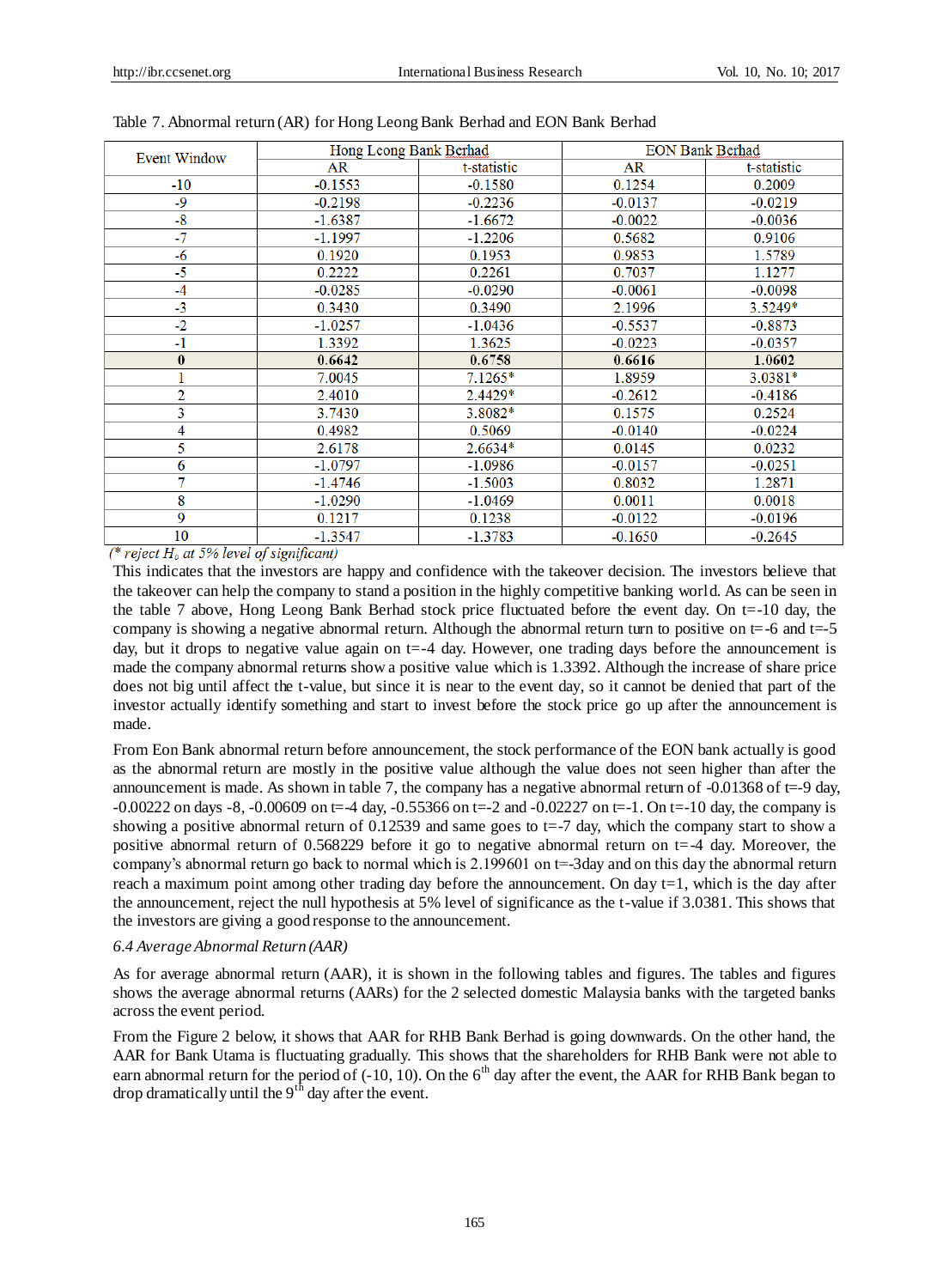

Figure 2. Average abnormal return (AAR) for RHB Bank Berhad and Bank Utama (Malaysia) Berhad

Before the event announcement, RHB Bank was able to perform better and the shareholders were able to earn abnormal return but after the event. As for Bank Utama, after the event announcement the AAR for Bank Utama began to increase from day 1 after the announcement to day 4. Although the AAR drop from the  $6<sup>th</sup>$  day to the  $9<sup>th</sup>$ day, the AAR increase back again on the  $10<sup>th</sup>$  day after the event announcement.



Figure 3. Average abnormal return (AAR) for Hong Leong Bank Berhad and EON Bank Berhad

As refer to the Figure 3 above, it shows that the EON Bank has a more stable average abnormal return than Hong Leong Bank before the acquisition. EON Bank shows a consistent positive value for AAR before the event announcement. However, it was different for Hong Leong Bank as it shows more negative AAR than EON Bank before the event announcement. There is a big difference between the highest average abnormal return for EON Bank Berhad and Hong Leong Bank Berhad before the announcement date. For example, the highest average abnormal return for EON Bank Berhad is on day t=-3 (4.560234) and it is in a positive value while the highest average abnormal return for Hong Leong Bank Berhad is on t=-10 day (-0.15526) but it is in a negative value. Through this circumstance, it can be said that the performance for EON Bank Berhad before the announcement is better the performance for Hong Leong Bank Berhad. After the event announcement, Hong Leong Bank is performing better than EON Bank. Hong Leong Bank shows a higher value of AAR than EON Bank. The higher average abnormal return for Hong Leong Bank after the announcement was 14.75757 which also represent the maximum point among the 21 days of trading, whereas, the highest point for EON Bank was 7.227188. Overall, the performances for both banks were considered better than before the event announcement.

#### *6.5 Cumulative Average Abnormal Return (CAAR)*

The cumulative average abnormal return (CAAR) for the 2 selected Malaysian domestic banks and the targeted banks are presented in a table form which is as follow.

Table 8 shows the cumulative average abnormal return for RHB Bank Berhad and Bank Utama (Malaysia) Berhad. The cumulative residual for a stock price for each day is the actual day stock price residual plus the prior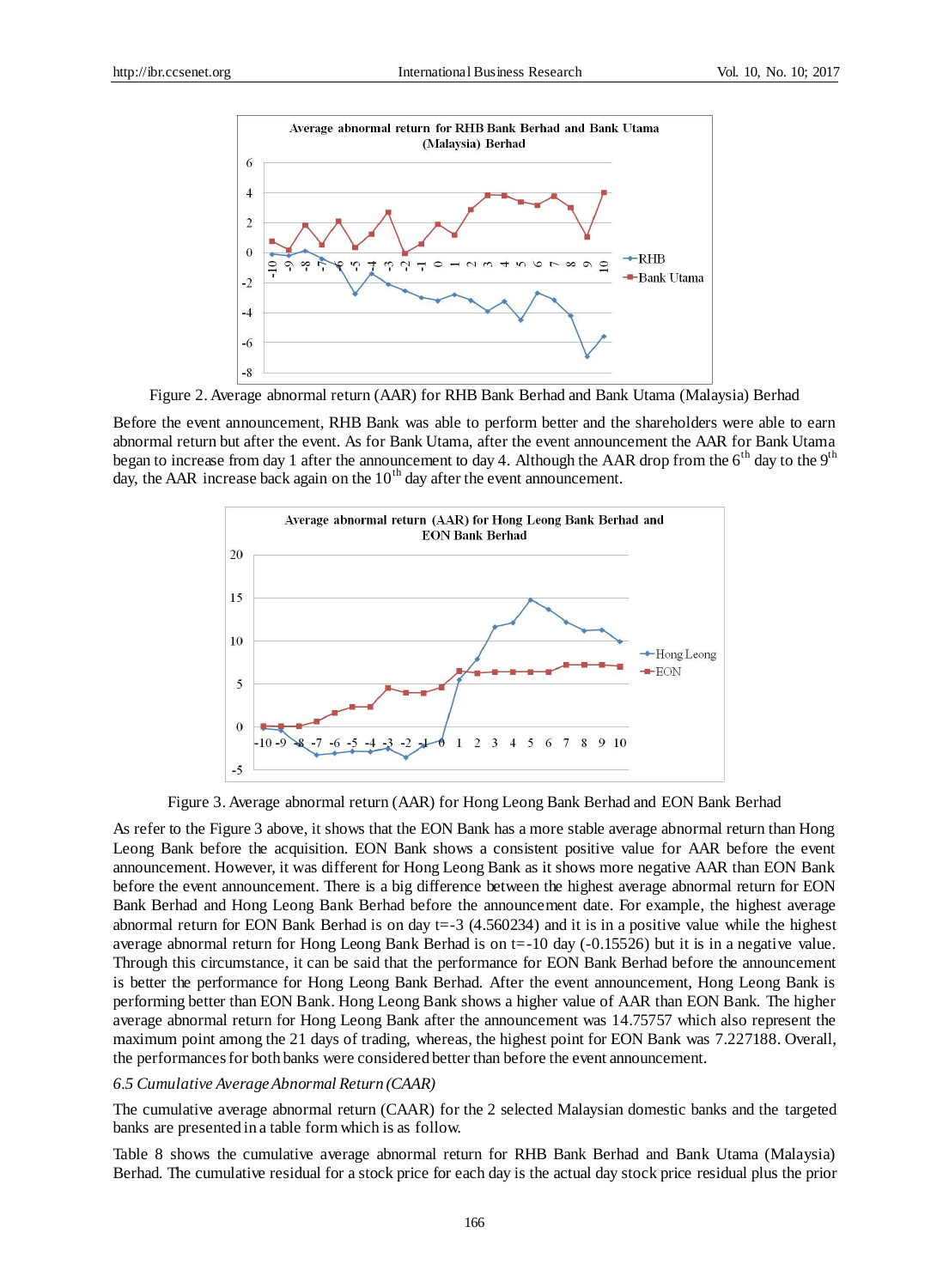day of cumulative residual. From Table 8, it shows that the on the day of the announcement (-1, 0) RHB Bank has a negative abnormal return of  $-6.1752$ . The Table 8 also shows that for the event period of  $(-10, +10)$ ,  $(-10,$  $-1$ ),  $(-1, 0)$ ,  $(-1, +1)$ ,  $(0, +1)$ , and  $(+1, +10)$  for RHB Bank, all of it shows a negative value, on the other hand, Bank Utama (Malaysia) shows a rather better result of CAARs than RHB Bank with all positive value. According to the t-test rejection rule, reject null hypothesis if t-statistic is higher than t-critical value. Therefore, from the Table 8, reject the null hypothesis for  $(-10, +10)$  and  $(0, +1)$  for RHB Bank and Bank Utama at 5% level of significance. It can be concluded that although  $(0, +1)$  was rejected, because it was the first day after the event announcement, it cannot be concluded that the mergers and acquisitions of RHB Bank with Bank Utama has no improvement as it takes times. As the new bank has just been established, the shareholders may not be able to obtain the latest information yet even though it is made public.

Table 8. Cumulative average abnormal return (CAAR) for RHB Bank Berhad and Bank Utama (Malaysia) Berhad

|              |            | RHB Bank Berhad    | Bank Utama (Malaysia) Berhad |                    |  |
|--------------|------------|--------------------|------------------------------|--------------------|--|
|              | CAAR       | <b>CAAR</b> t-test | <b>CAAR</b>                  | <b>CAAR</b> t-test |  |
| $(-10, +10)$ | $-56.2076$ | $-5.9569*$         | 42.7233                      | $5.1450*$          |  |
| $(-10, -1)$  | $-13.0692$ | $-1.3851$          | 10.4710                      | 1.2610             |  |
| $(-1, 0)$    | $-6.1752$  | $-0.6545$          | 2.5395                       | 0.3058             |  |
| $(-1, +1)$   | $-5.9674$  | $-0.6324$          | 3.1330                       | 0.3773             |  |
| $(0, +1)$    | $-39.9555$ | $-4.2345*$         | 30.3233                      | $3.6517*$          |  |
| $(+1, +10)$  | $-8.9597$  | $-0.9496$          | 3.7435                       | 0.4508             |  |

(\* reject Ho at 5% level of significant)

Table 9. Cumulative average abnormal return (CAAR) for Hong Leong Bank Berhad and EON Bank Berhad

|              | Hong Leong Bank Berhad |                    |             | <b>EON Bank Berhad</b> |  |
|--------------|------------------------|--------------------|-------------|------------------------|--|
|              | <b>CAAR</b>            | <b>CAAR</b> t-test | <b>CAAR</b> | <b>CAAR</b> t-test     |  |
| $(-10, +10)$ | 9.9412                 | 1.0530             | 7.0499      | 1.5660                 |  |
| $(-10, -1)$  | $-2.1712$              | $-0.2300$          | 3.9843      | 0.8851                 |  |
| $(-1, 0)$    | 2.0034                 | 0.2122             | 0.6393      | 0.1420                 |  |
| $(-1, +1)$   | 7.6687                 | 0.8123             | 2.5575      | 0.5681                 |  |
| $(0, +1)$    | 11.4482                | 1.2126             | 2.4040      | 0.5340                 |  |
| $(+1, +10)$  | 9.0079                 | 0.9542             | 2.5352      | 0.5632                 |  |

(\* reject  $H_0$  at 5% level of significant)

From Table 9, it shows that the CAARs value for both banks has more positive value than negative value. The only negative CAAR is on (-10,-1) for Hong Leong Bank. The highest CAAR between these two banks is Hong Leong Bank  $(0, +1)$  with 11.4482. As all the t-statistic is lower than the critical value, do not reject the null hypothesis at 5% level of significance. This shows that shareholders were able to earn abnormal return during that period of time. However, on the (-10, -1), Hong Leong has a negative value with -2.1712 and EON Bank has a positive value with 3.9843 which shows that on (-10,-1) the shareholders for EON Bank were able to earn higher abnormal return than Hong Leong shareholder.

## **7. Limitations of Study**

There were several limitations when this research is ongoing such as time lag effects, various financial ratios may be the possible indicators, and difficulty in retrieving annual report. This research is to investigate the performance of Domestic Malaysian banks before and after acquisition and two cases were chosen which are RHB Bank Berhad with Bank Utama (Malaysia) Berhad, and Hong Leong Bank Berhad with EON Bank Berhad. The performance after acquisition among the banks could have been different. Certain banks are able to achieve better performance in a short period, whereas, some banks may need a longer period of time to achieve it. There are many more financial ratios that can be used to examine the performance of a mergers and acquisition case other than the ones mentioned in this research. Therefore, there is no definite answer which ratios has the most appropriate outcome in measuring the performance of before and after acquisition between banks or firms. The answer may be indecisive when using different financial ratios, it may also give questionable evidence.

This research data are mostly from annual report from selected banks and historical prices which belong into the category of secondary data. However, certain historical price cannot be found in any reliable website such as KLSE website, Yahoo Finance, and Google Finance. Other than that, different website may have different historical prices on the same bank which may cause the result to vary and the answer may not give definite evidence. In addition, in order to be listed in KLSE, a bank or company must be listed in Bursa Malaysia first. Some banks that underwent acquisition were not listed in Bursa Malaysia, therefore, is difficult to retrieve the historical price and the annual report.